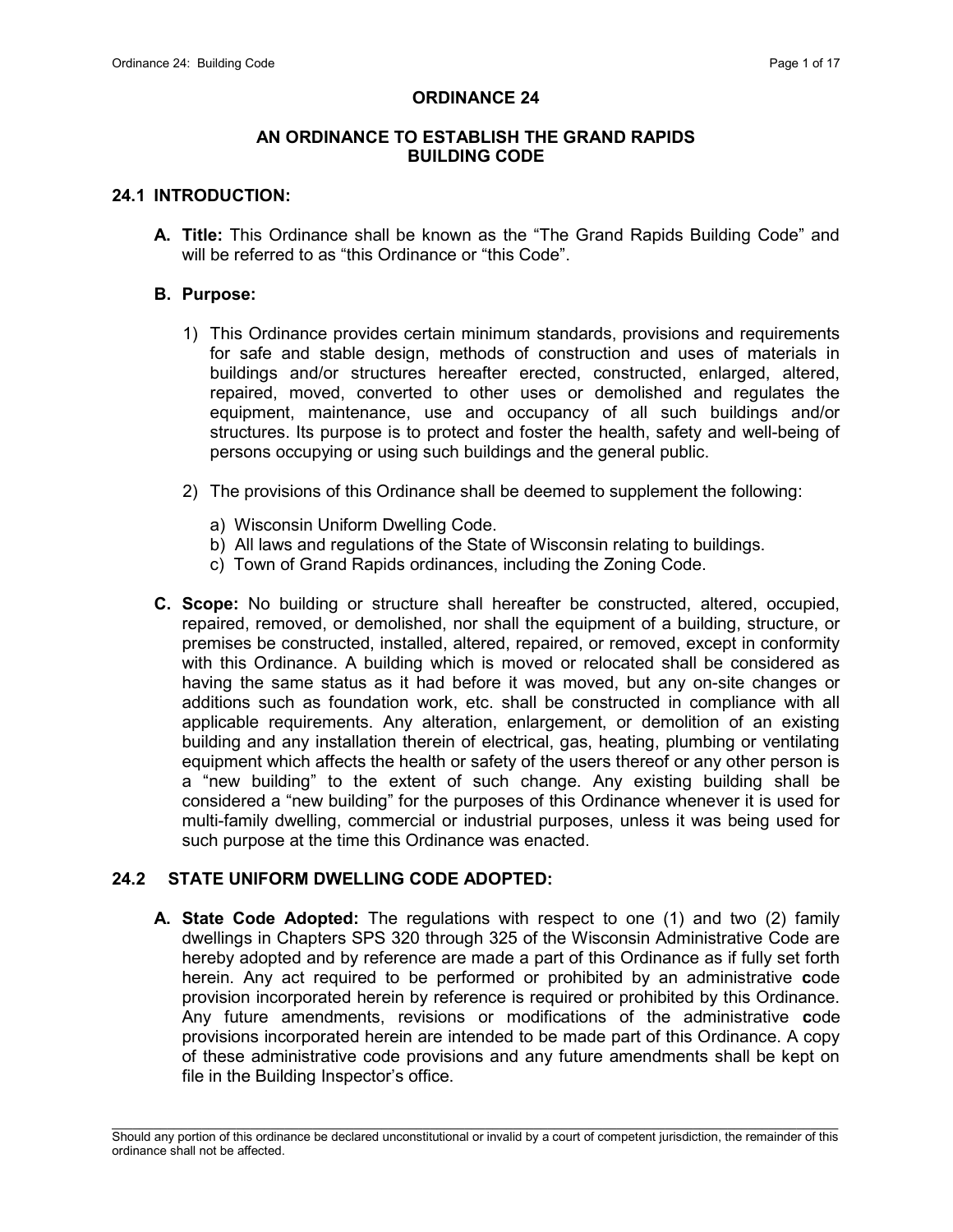- B. Existing Buildings: The Wisconsin Uniform Dwelling Code shall also apply to buildings and conditions where:
	- 1) An existing building is to be occupied as a one (1) or two (2) family dwelling and said building was not previously occupied for such purpose.
	- 2) Additions and alterations, regardless of cost, made to an existing building shall comply with the requirements of this Ordinance for new buildings, when deemed necessary in the opinion of the Building Inspector. Any addition or alteration to one (1) and two (2) family dwellings built prior to 1980, regard less of cost, shall be made in conformity with the Wisconsin Uniform Dwelling Code and applicable sections of this Ordinance.

## 24.3 STATE CODES ADOPTED:

A. Wisconsin Administrative Code SPS Chapter 305 (Credentials), Chapters 361 through 366 (Commercial Building Code) and Chapters 375 through 379 (Existing Building Code) are hereby adopted and made a part of this Ordinance. Any act required to be performed or prohibited by an Administrative Code provision incorporated herein by reference is required or prohibited by this Ordinance. Any future amendments, revisions and modifications of the administrative code provisions incorporated herein are intended to be made a part of this Ordinance.

## B. State Plumbing Code Adopted:

- 1) The provisions and regulations of Ch. 145, Wis. Stats., and Wisconsin Administrative Code SPS Chapters 381 to 387 are hereby made a part of this Ordinance by reference and shall extend over and govern the installation of all plumbing installed, altered or repaired in the Town. Any further amendments, revisions and modifications of said Wisconsin Statutes and Administrative Code provisions incorporated herein are intended to be made part of this Ordinance.
- 2) No plumbing or drainage of any kind shall be installed or altered, except that leakage, stoppage, or repairs may be made, without first securing a permit therefore from the Building Inspector.
- 3) Upon completion of the plumbing work on any premises, the person doing the work shall notify the Building Inspector before such work is covered up, and the Building Inspector shall inspect the work. If, in his discretion, he determines that the work conforms to the State Plumbing Code, he or she shall complete an inspection report, which shall contain the date and an outline of the result of such inspection, a duplicate of which shall be filed by location in the office of the Building Inspector. No person shall use or permit to be used any plumbing or drainage until it has been inspected and approved by the Building Inspector.

#### C. State Electrical Code Adopted:

1) Wisconsin Administrative Code SPS Chapter 324 is hereby adopted by reference and made a part of this Ordinance and shall apply to the construction and

 $\mathcal{L}_\text{max}$ Should any portion of this ordinance be declared unconstitutional or invalid by a court of competent jurisdiction, the remainder of this ordinance shall not be affected.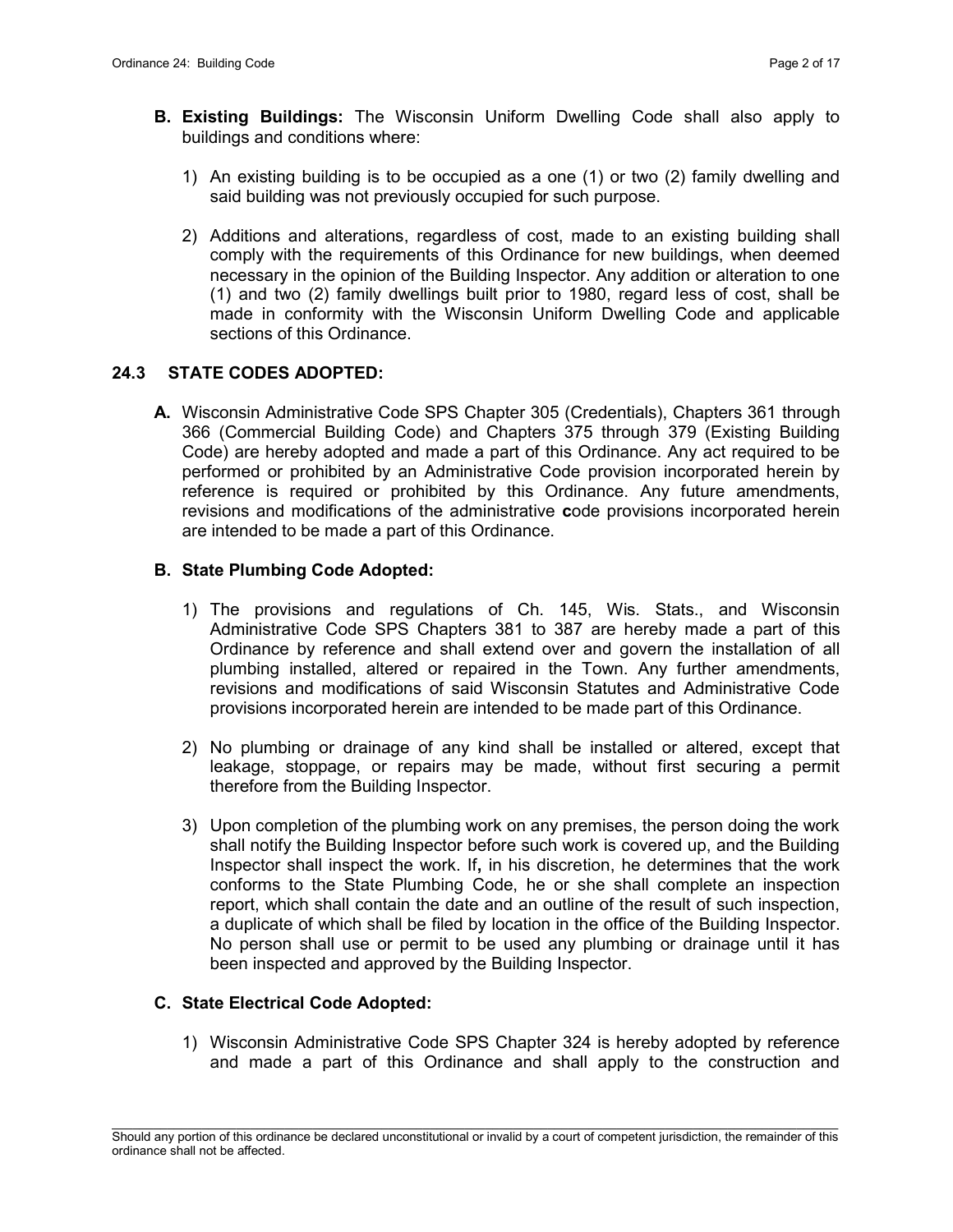inspection of new one (1) and two (2) family dwellings and additions or modifications to existing one (1) and two (2) family dwellings.

- 2) Subject to the exceptions set forth in this Ordinance, the State of Wisconsin Electrical Code SPS Chapter 316, of the Wisconsin Administrative Code is hereby adopted by reference and made a part of this Ordinance.
- 3) No electric wiring or other equipment shall be installed or altered without first securing a permit therefore from the Building Inspector, except the repairs or replacements of broken or defective sockets, switches, or base receptacles may be made without a permit. The application for such permit shall be on a form furnished by the Building Inspector and shall clearly state the work planned, alterations to be made, and equipment and materials to be used; all later deviations from such plan must be submitted to and approved by the Building Inspector.
- 4) After roughing in the wiring of any building and before any such work is covered up, or upon the completion of any outside construction work, it shall be the duty of the person doing such work to notify the Building Inspector who shall inspect the same. Upon completion of such wiring, the inspector shall be notified and shall inspect the finished work. If, in his or her discretion, he or she determines that the work conforms to the State Electrical Code, he or she shall complete an inspection report, which shall contain the date and an outline of the result of such inspection, a duplicate of which shall be filed by location in the office of the Building Inspector. No person shall use or permit to be used any electrical equipment until the electrical service and wiring have been inspected and approved by the Building Inspector.
- 5) Conflicts: If, in the opinion of the Building Inspector and the Town Board, the State Building Code conflicts with the provisions of the Federal Housing Administration standards in their application to any proposed building or structure, the Inspector and/or the Town shall apply the most stringent provisions in determining whether or not the proposed building meets the requirement of this Ordinance.

#### 24.4 CERTIFIED MUNICIPALITY STATUS

- A. The Town of Grand Rapids has adopted the Certified Municipality Status as described in SPS 361.60 of the Wisconsin Administrative Code.
- B. The Town shall assume the following responsibilities from the Department of Safety and Professional Services: Provide inspections only of all size commercial buildings within the municipality in lieu of the Department. In the event that the Town of Grand Rapids would not have a building inspector with a commercial license, the Town would relinquish the delegated commercial building code enforcement authority from the WI Department of Safety and Professional Services.
- C. All commercial buildings, structures and alterations require plan submissions as follows: building permit application, fees per Town of Grand Rapids Ordinance 39 "Schedule of Fees and Forfeitures" and one set of state approved plans, signed and sealed per SPS 361.30 and 361.31, Wisconsin Administrative Code, including one set of specifications, component and system plans and calculations showing code compliance.

 $\mathcal{L}_\text{max}$ Should any portion of this ordinance be declared unconstitutional or invalid by a court of competent jurisdiction, the remainder of this ordinance shall not be affected.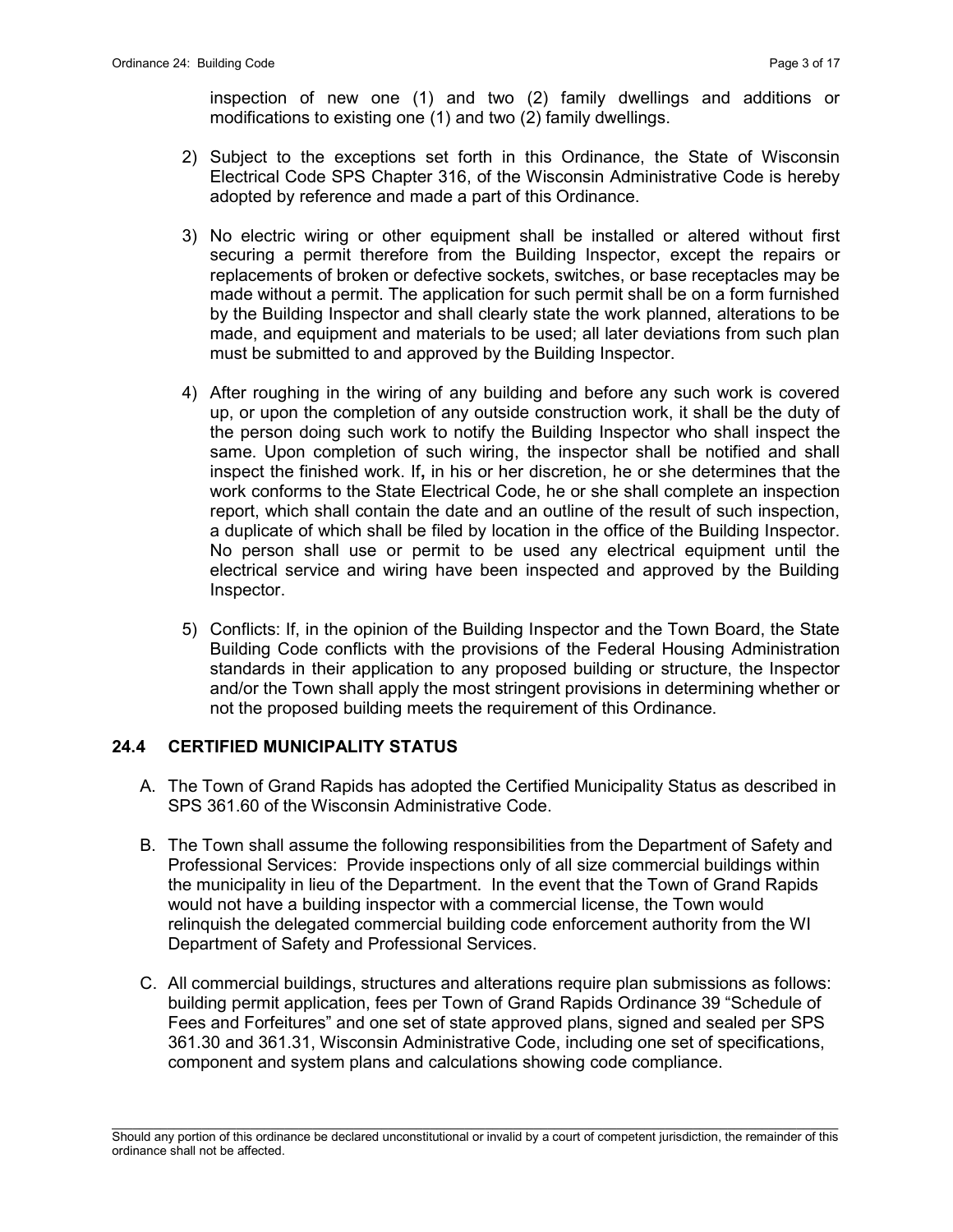## 24.5 ADMINISTRATION AND ENFORCEMENT:

- A. There is hereby created the office of Building Inspector. The Building Inspector shall be appointed by the municipality. The Building Inspector shall be certified for inspection purposes by the Department in the required categories specified under SPS 305, Wisconsin Administrative Code.
- **B.** The Building Inspector may employ, assign or appoint, as necessary, assistant inspectors, subject to approval by the Town Board. Any assistant hired to inspect buildings shall be certified as defined in SPS 305, Wisconsin Administrative Code
- C. The Building Inspector and his delegated representatives are hereby authorized and directed to administer and enforce all of the provisions of the Wisconsin Uniform Dwelling Code and this Ordinance.
- D. With regard to inspections, it is understood that the Inspector must exercise discretion when determining whether the requirements of this Ordinance have been satisfied.
- E. In order to permit inspection of a building project at all necessary phases without causing delay for the owner, the owner/contractor shall request all of the following inspections in conformity with the appropriate time-frame in the Wisconsin Administrative Code, or at least 48 hours in advance by the applicant/contractor or property owner as applicable.
	- 1) Footing
	- 2) Foundation
	- 3) Rough Carpentry, HVAC, Electric and Plumbing
	- 4) Draintile/Basement Floor
	- 5) Underfloor Plumbing
	- 6) Electric Service
	- 7) Insulation
	- 8) Final Carpentry, HVAC, Electric and Plumbing
	- 9) Erosion Control
- F. Failure to request any inspection will be the responsibility of the contractor and/or property owner. No construction shall be deemed approved by default or lack of inspection by the Building Inspector.
- G. The Building Inspector or an authorized, certified agent may at all reasonable hours enter upon any public or private premises for inspection purposes and may require the production of the permit for any building, plumbing, electrical or HVAC work. No person shall interfere with or refuse to permit access to any such premises to the Building Inspector or his agent while in performance of his duties. If access is denied, the Building Inspector may pursue a Special Inspection Warrant pursuant to sec. 66.0119 Wis. Stats.
- H. The Building Inspector shall perform all administrative tasks required under the Wisconsin Uniform Dwelling Code and by the Department under all codes covered in Section 24.3 of this Ordinance. In addition, the Inspector shall keep a record of all applications for building permits in a book for such purpose and shall regularly number

 $\mathcal{L}_\text{max}$ Should any portion of this ordinance be declared unconstitutional or invalid by a court of competent jurisdiction, the remainder of this ordinance shall not be affected.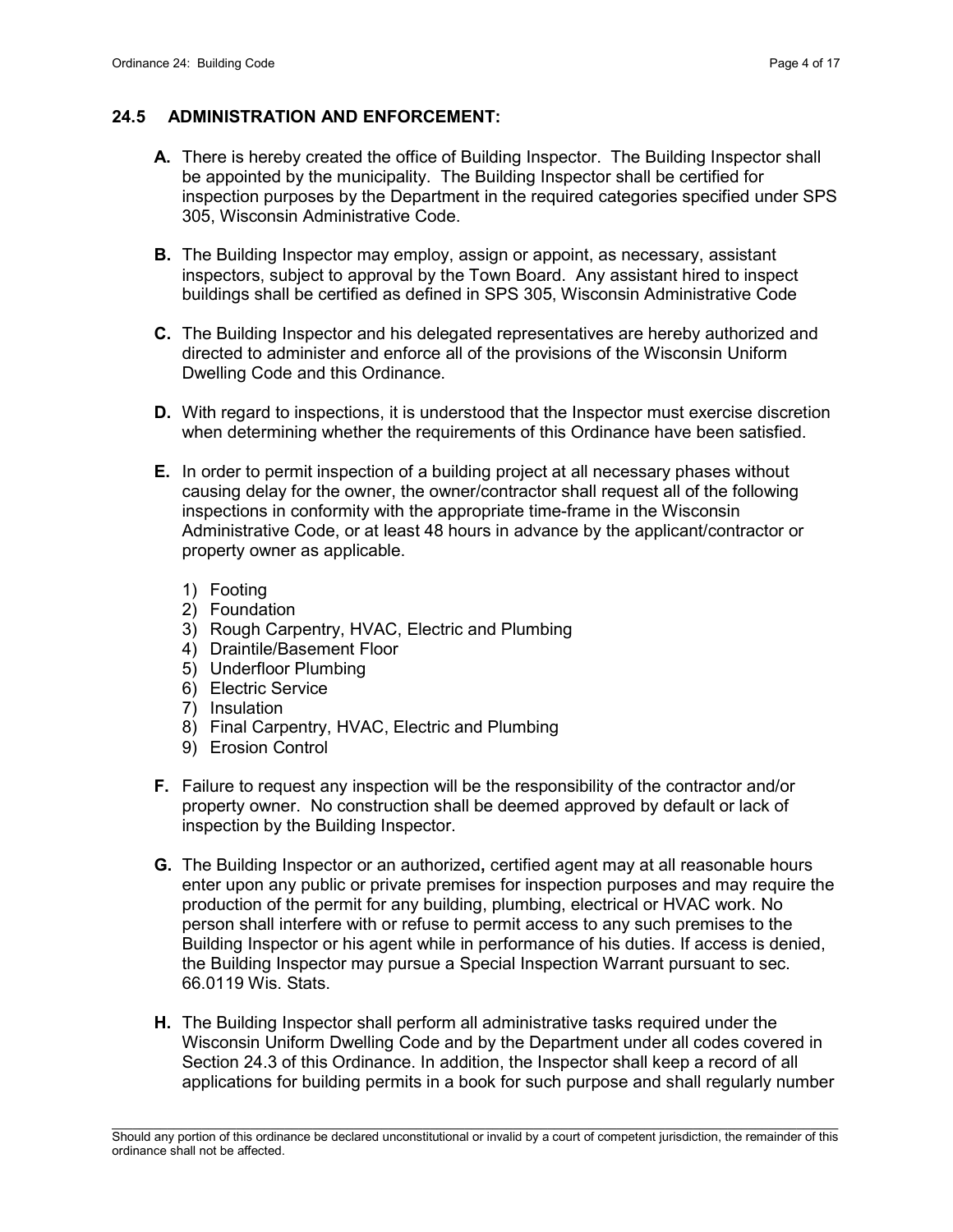each permit in the order of its issue. Also, a record showing the number, description and size of all buildings erected indicating the kind of materials used and the cost of each building and aggregate cost of all one (1) and two (2) family dwellings shall be maintained.

- I. Disclaimer on Inspections: The purpose of the inspections under this Ordinance is to improve the quality of housing in the Town. The inspections and the reports and findings issued after the inspections are not intended as, nor are they to be construed, as a guarantee. In order to so advise owners and other interested persons, the following disclaimer shall be applicable to all inspections under this Ordinance: "The findings of inspection contained herein are intended to report conditions of noncompliance with code standards that are visible and accessible at the time of inspection. The inspection does not involve a detailed examination of the mechanical systems or the closed structural and nonstructural elements of the building and premises. No warranty of the operation, use or durability of equipment and materials not specifically cited herein is expressed or implied."
- J. It shall be the duty of the Town of Grand Rapids Police Department to assist the building inspector in the enforcement of this Ordinance.

# 24.6 PERMIT PROCEDURE:

A. Permit Required: No building or structure of any kind shall be moved within or into the Town, no new building or structure, or any part thereof, shall hereafter be erected, or ground broken for the same, and no existing building shall be enlarged, altered, moved, demolished or razed within the Town, except as herein provided, until a permit has been obtained by the owner, or his authorized agent, from the Building Inspector.

# B. Lot Requirements:

- 1) No building permit shall be issued unless the property on which the building is proposed to be built abuts a public road by at least thirty-three (33) feet.
- 2) Utilities Required: No person shall occupy any building until a septic or sewer system, water, grading, and graveling are installed in the roads necessary to service the property.

#### C. Exceptions:

- 1) A Town building permit will not be required for structures within the seventy-five (75) foot setback area from the ordinary high water mark of lakes and streams, where a permit has been secured for the structure from Wood County. (This would apply to such structures as stairways to the lake, patios and walkways as allowed by the Wood County Shoreland Protection Ordinance.) This exception shall not apply to buildings allowed to be closer than seventy-five (75) feet to the ordinary high water mark by the Wood County Shoreland Protection Ordinance or by a variance issued by the Wood County Planning & Zoning Department.
- 2) The construction of non-dwelling buildings used exclusively for agricultural purposes are exempt from the provisions of this Ordinance but do require a building permit.

 $\mathcal{L}_\text{max}$ Should any portion of this ordinance be declared unconstitutional or invalid by a court of competent jurisdiction, the remainder of this ordinance shall not be affected.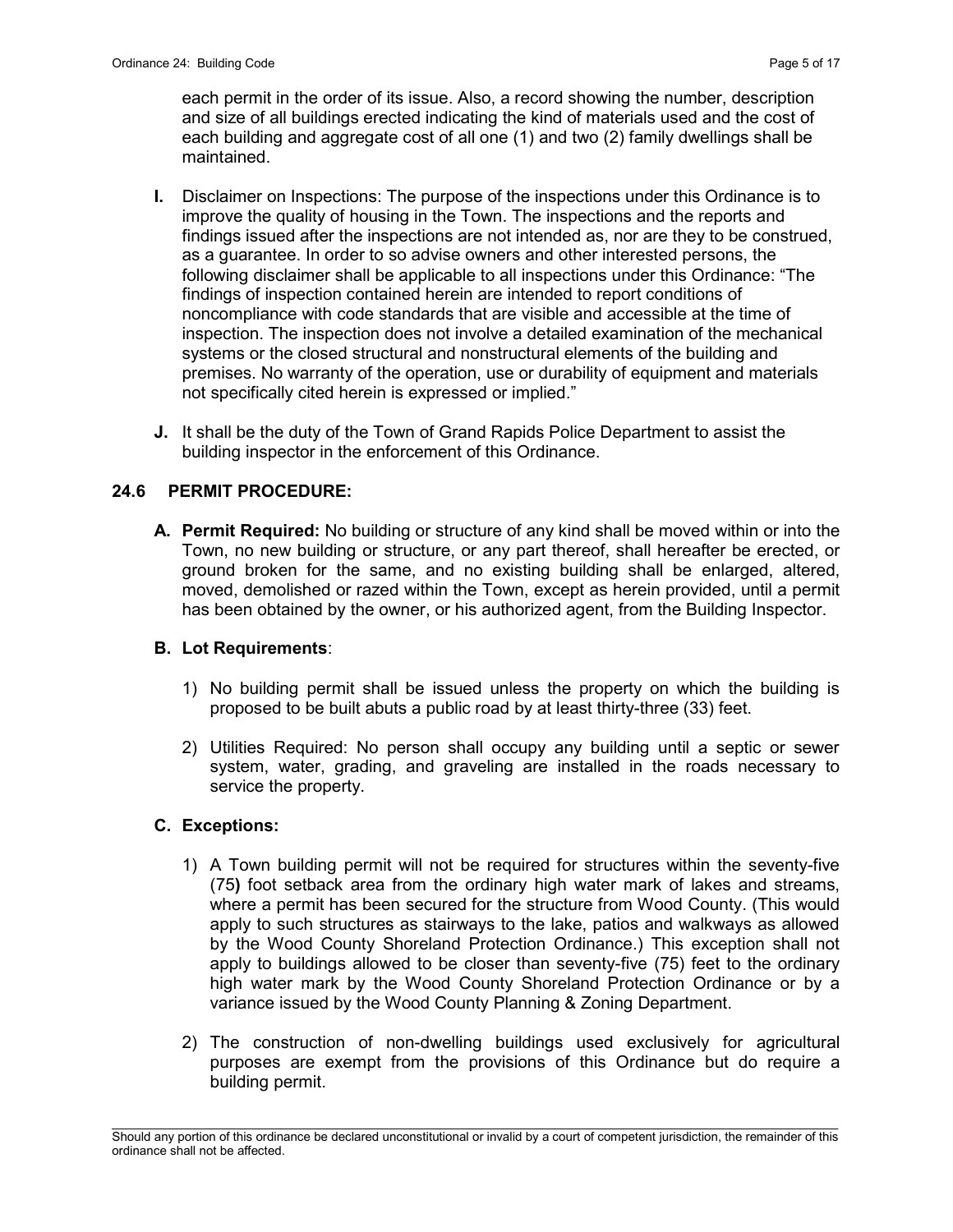- 3) A Town building permit will not be required for re-siding, re-roofing, finishing of interior surfaces, installation of cabinetry, or replacement of doors and windows (when the replacement is of the same size)
- 4) Alterations and Repairs. The following provisions shall apply to buildings altered and repaired:
	- a) Alterations: When not in conflict with any regulations, alterations to any existing building or structure accommodating a legal occupancy and use but of substandard type of construction, which involves either beams, girders, columns, bearing or other walls, room, heating and air conditioning systems, arrangement, light and ventilation, changes in location of exit stairways or exits, or any or all of the above, then such existing construction shall be made to conform to the minimum requirements of this Ordinance applicable to such occupancy, use and type of construction.
	- b) Repairs: Repairs for purposes of maintenance, or replacement in any existing building or structure which do not involve the structural portions of the building or structure or which do not affect room arrangement, light and ventilation, access to or efficiency of any existing stairways or exits, fire protection, or exterior aesthetic appearance and which do not increase a given occupancy or use, shall be deemed minor repairs.
- **D. Application:** Application for a building permit shall be made in writing upon a form furnished by the Building Inspector or his designee and shall state the name and address of the owner of the land and also the owner of the building, if different; the legal description of the land upon which the building is to be located; the name and address of the designer; the use to which said building is to be put; the County Sanitation number; and such other information as the Building Inspector may require.
- E. Plans: At the time of such application and no later than ten (10) days prior to construction activity, there shall be submitted a complete set of plans and specifications of such building and such building site which shall include the following:
	- 1) A site map(s), drawn to scale or adequately dimensioned, and clearly demonstrating the exact location of the following:
		- a) All Structures existing or to be constructed. Front, side, and rear yards shall be clearly indicated.
		- b) All areas of excavation relating to the building structure, including, but not limited to, basement, foundation, well and sewer facilities.
	- 2) A signed representation by the owner that the parcel for which the application is made is in compliance with all Town Ordinances, including but not limited to the Zoning and Land Division Ordinances as well as restrictions on nuisance violations.
	- 3) Materials and equipment specifications describing the quality, kind, and grade of material and equipment as is deemed necessary by the Building Inspector. At a

 $\mathcal{L}_\text{max}$ Should any portion of this ordinance be declared unconstitutional or invalid by a court of competent jurisdiction, the remainder of this ordinance shall not be affected.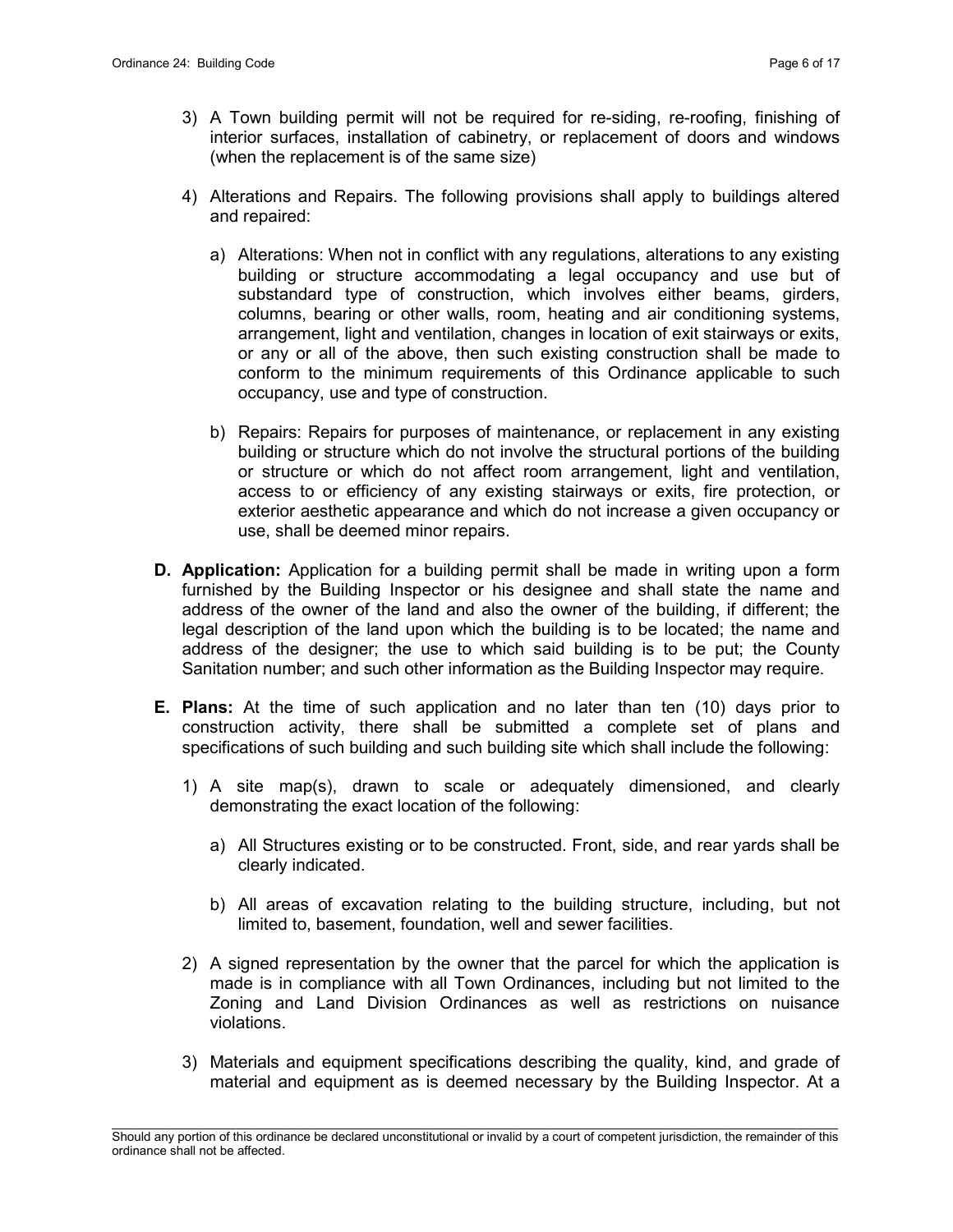minimum, it shall include information as to the materials used to construct; any real property improvement; the electrical, plumbing, and heating systems; and information relating to materials and equipment used to affect the energy efficiency of the structure. Such plans and specifications shall be submitted in duplicate; one (1) set shall be returned after approval as hereinafter provided; the other set shall remain on file in the office of the Building Inspector. The person by whom they are drawn shall sign all plans and specifications. Plans for all new one (1) and two (2) family dwellings shall comply with the provisions of Wisconsin Administrative Code SPS Chapter 320.09.

## F. Waiver of Plans; Minor Repairs:

- 1) If the Building Inspector finds that the character of the work is sufficiently described in the application, he may waive the filing of plans for alterations, repairs or moving.
- 2) The Building Inspector may authorize minor repairs or maintenance work on any structure or to heating, ventilating or air conditioning systems installed which do not change the occupancy area, exterior aesthetic appearance, structural strength, fire protection, exits, light or ventilation of the building or structure without issuance of a building permit.

## G. Approval of Plans:

- 1) If the Building Inspector, in his discretion, determines that the building will comply in every respect with all Ordinances and orders of the Town and all applicable laws and orders of the State of Wisconsin, he shall issue a building permit which shall state the use of which said building is to be put, which shall be kept and displayed at the site of the proposed building. After being approved, the plans and specifications shall not be altered in any respect which involves any of the abovementioned Ordinances, laws or orders, or which involves the safety of the building or the occupants, except with the written consent of the Building Inspector.
- 2) In case adequate plans are presented for part of the building only, the Building Inspector, at his discretion, may issue a permit for that part of the building before receiving the plans and specifications for the entire building.
- 3) If the Building Inspector is provided with information demonstrating that the parcel for which a building permit has been applied is not in conformance with any Town Ordinance or other State, County or local regulation, he or she may deny the application.
- H. Inspections: Inspections required under the provisions of this Ordinance shall be requested by the applicant or an authorized representative. Construction may not proceed beyond the point of inspection until the inspection has been completed except that construction may proceed if the inspection has not taken place by the end of the second business day following the day of notification or as otherwise agreed between the applicant and the Building Inspector. The Building Inspector shall either approve

 $\mathcal{L}_\text{max}$ Should any portion of this ordinance be declared unconstitutional or invalid by a court of competent jurisdiction, the remainder of this ordinance shall not be affected.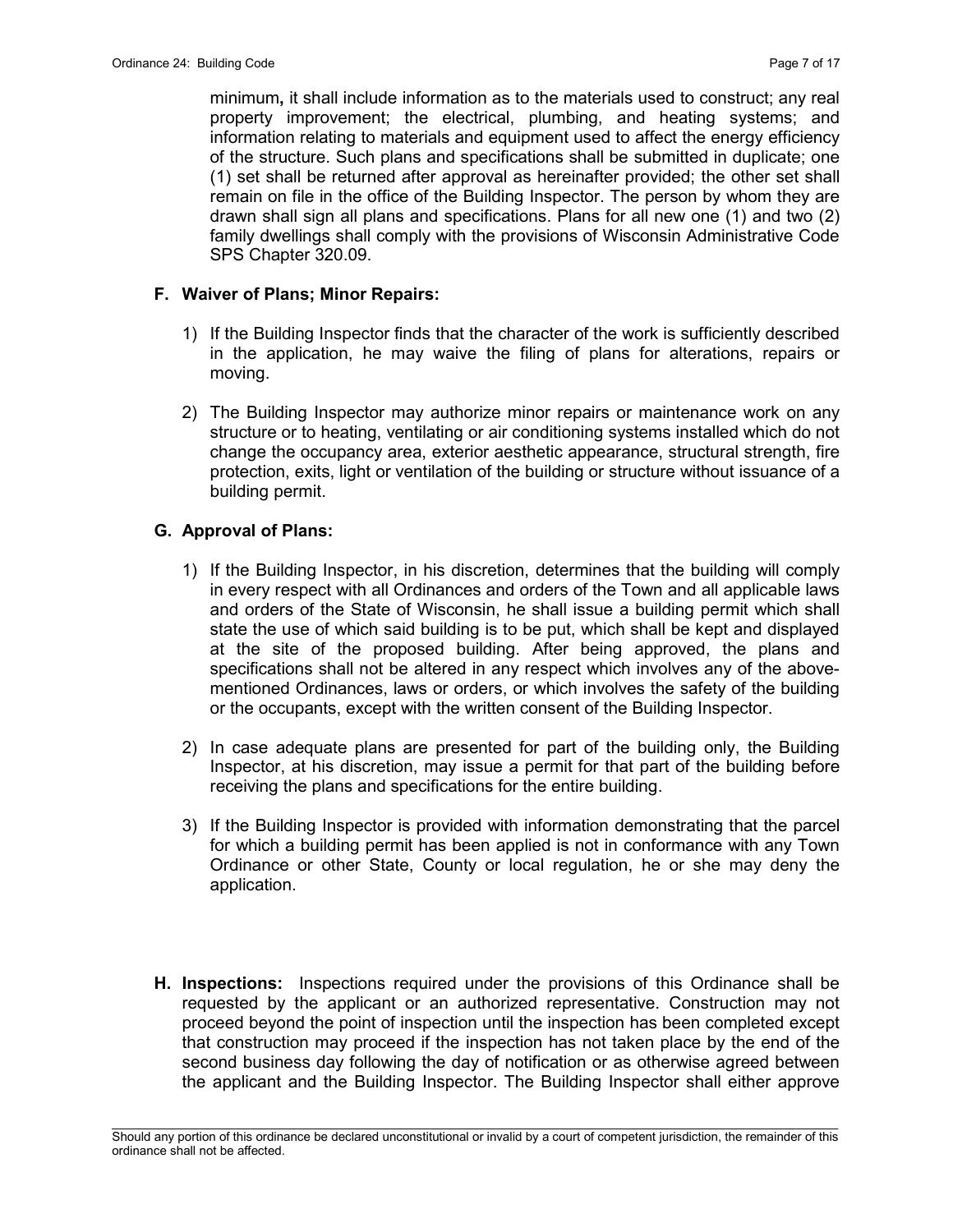that portion of the construction completed or shall notify the permit holder or his agent wherein the same fails to comply with the Ordinance. As work progresses under a permit, the holder thereof shall cause the Building Inspector to be notified at the construction stages as identified in Wisconsin Administrative Code SPS Chapter 320.10.

#### I. Discontinued Uses:

- 1) Whenever the Building Inspector determines any building or portion thereof is being used or occupied contrary to the provisions of this Ordinance, he shall order such use or occupancy discontinued and the building or portion thereof vacated, by notice served on the building owner and any person using or causing such use or occupancy to be continued. Such person shall vacate such buildings or portion thereof within ten (10) days after receipt of the notice or make the building or portion thereof comply with the requirements of this Ordinance.
- 2) It shall be unlawful to change the use of any building, structure, premises, or part thereof without first obtaining from the Building Inspector an approval of such change in the occupancy or use.

## J. Permit Lapses:

- 1) A building permit shall lapse and be void unless building operations are commenced within 4 months from the date of issuance, or if the work authorized by such permit is suspended at any time after work is commenced for a period of sixty (60) days
- 2) Before any work is commenced or recommenced after the permit has lapsed, a new permit shall be issued at one-half regular fee rate. All building permits, remodels, or new construction shall be completed within two (2) years from the date of initial issuance.

# K. Revocation of Permits:

- 1) The Building Inspector may revoke any building, HVAC, plumbing or electrical permit or approval issued under the regulations of this Ordinance and may stop construction or use of approved new materials, equipment, methods of construction, devices or appliances for any of the following reasons:
	- a) Whenever the Building Inspector shall find at any time that applicable ordinances, laws, orders, plans and specifications are not being complied with and that the holder of the permit refused to conform after written warning has been issued to him or her.
	- b) Whenever the continuance of any construction becomes dangerous to life or property.
	- c) Whenever there is any violation of any condition or provisions of the application for permit or of the permit.

 $\mathcal{L}_\text{max}$ Should any portion of this ordinance be declared unconstitutional or invalid by a court of competent jurisdiction, the remainder of this ordinance shall not be affected.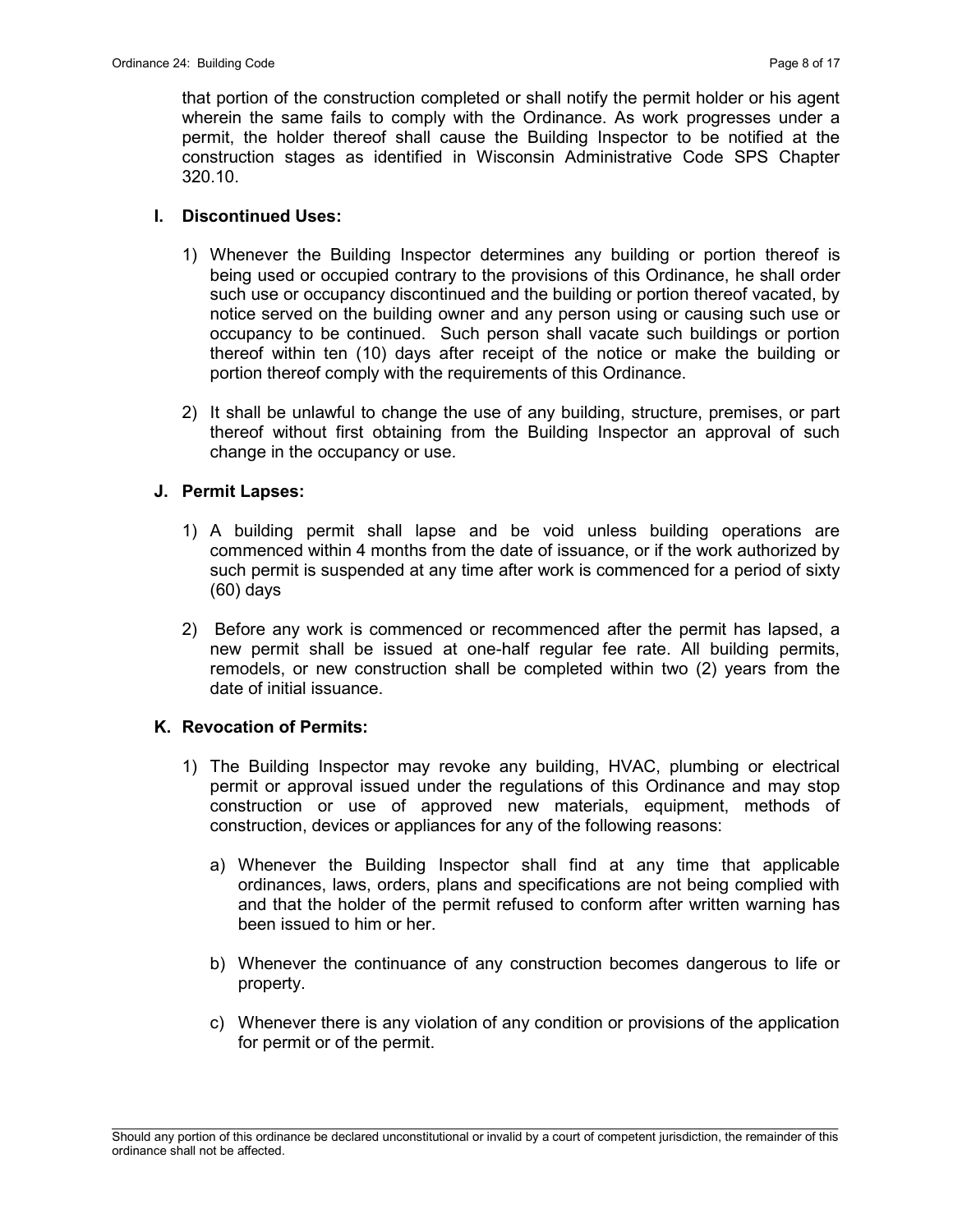- d) Whenever, in the opinion of the Building Inspector, there is inadequate supervision provided on the job site.
- e) Whenever any false statement or misrepresentation has been made in the application for permit, plans, drawings, data specifications or certified lot or plot plan on which the issuance of the permit or approval was based.
- f) Whenever there is a violation of any of the conditions of an approval or occupancy given by the Building Inspector for the use of all new materials, equipment, methods or construction devices or appliances.
- 2) The notice revoking a building, plumbing, HVAC or electrical permit, certificate of occupancy or approval shall be in writing and shall be served upon the applicant of the permit, owner of the premises and his agent, if any, and on the person in charge of construction.
- 3) A revocation placard shall also be posted upon the building, structure, equipment or premises in question by the Building Inspector.
- 4) After the notice is served upon the persons as aforesaid and posted, it shall be unlawful for any person to proceed thereafter with any construction operation whatsoever on the premises, and the permit which has been so revoked shall be null and void, and before any construction or operation is again resumed, a new permit, as required by this Section, shall be procured and fees paid therefore, and thereafter the resumption of any construction or operation shall be in compliance with the requirements of this Ordinance. However, such work as the Building Inspector may order as a condition precedent to the re-issuance of the building permit may be performed, or such work as he or she may require for the preservation of life and safety.
- L. Display of Permit: Building permits shall be displayed in a conspicuous place on the premise where the authorized building or work is in progress at all times during construction or work thereon.

#### 24.7 REGULATIONS FOR MOVING BUILDINGS:

- A. General: No person shall move any building or structure upon any of the public ways of the Town without first obtaining a permit therefore from the Building Inspector and upon the payment of the required fee. Every such permit issued by the Building Inspector for the moving of a building shall designate the route to be taken, the conditions to be complied with, and shall limit the time during which said moving operations shall be continued.
- **B. Continuous movement:** The movement of buildings shall be a continuous operation during all the hours of the day, and day by day and at night, until such movement is fully completed. All of such operations shall be performed with the least possible obstruction of thoroughfares. No building shall be allowed to remain overnight upon any street crossing or intersection, or so near thereto as to prevent easy access to any fire hydrant or any other public facility. Lighted lanterns shall be kept in conspicuous places at each end of the building during the night.

 $\mathcal{L}_\text{max}$ Should any portion of this ordinance be declared unconstitutional or invalid by a court of competent jurisdiction, the remainder of this ordinance shall not be affected.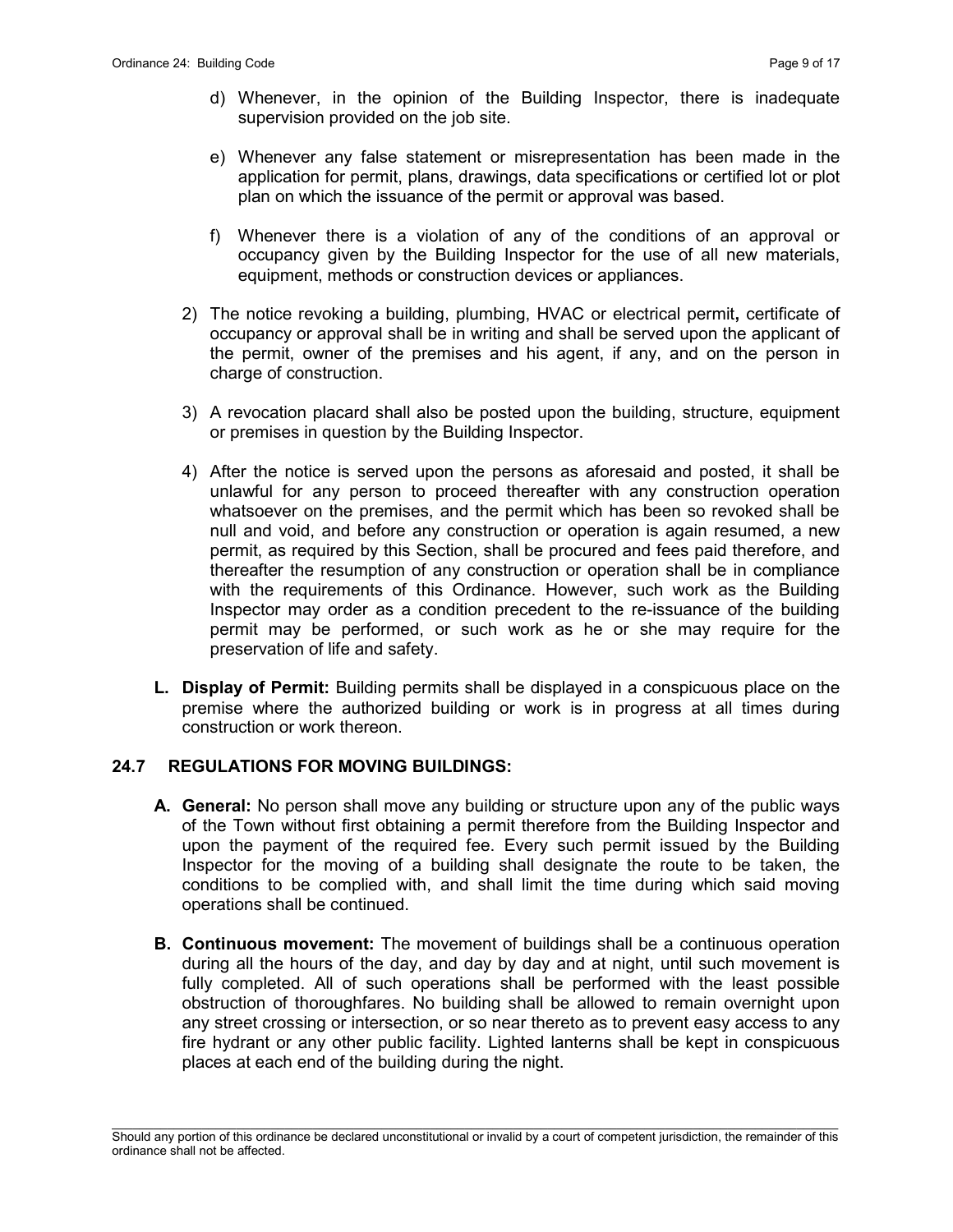- C. Street repair: Every person receiving a permit to move a building shall within one day after said building reaches its destination, report that fact to the Building Inspector who shall thereupon, in the company of the Public Works Department lead person, inspect the streets and highways over which said building has been moved and ascertain their condition. If the moving of said building has caused any damage to any street or highway, the person to whom the permit was issued shall forthwith place them in as good repair as they were before the permit was granted. On the failure of the said permittee to do so within ten (10) days thereafter to the satisfaction of the Town Board, the Town shall repair the damage done to such streets and hold the person obtaining such permit and the sureties on his bond responsible for the payment of same.
- **D. Conformance with code:** No permit shall be issued to move a building within or into the Town and to establish it upon a location within the said Town until the Building Inspector has made an investigation of such building at the location from which it is to be moved, and is satisfied from such investigation that said building is in a sound and stable condition and of such construction that it will meet with requirements of this Code in all respects. Should any repairs, improvements, or remodeling be contemplated or required with respect to said building, the same shall be made insofar as possible before the said building is taken from the premises from which it is to be moved. A complete plan of all further repairs, improvements and remodeling with reference to such building shall be submitted to the Building Inspector, and he or she shall determine whether all such repairs, improvements and remodeling are in conformity with the requirements of this Code, and that when same are completed, the building will comply with said Code. In the event a building is removed from the Town, the provisions with respect to the furnishing of plans and the specification for proposed alterations to such building may be disregarded.

#### E. Bond

- 1) Before a permit is issued to move any building over any public way in this Town, the party applying therefore shall give a bond to the Town in a sum to be fixed by the Public Works Committee Chairperson and which shall not be less than One Thousand (\$1,000) Dollars. Said bond shall be executed by a corporate surety or two personal sureties to be approved by the Public Works Committee Chairperson conditioned upon, among other things, the indemnification to the Town for any costs or expenses incurred by it in connection with any claims for damages to any persons or property, including town property and highways, and the payment of any judgment together with the costs and expenses incurred by the Town in connection therewith, arising out of the removal of the building for which the permit is issued.
- 2) If, in his discretion, the Building Inspector determines that the excavation exposed by the removal of a building presents a danger to the public, the bond required herein shall be further conditioned upon the permittee erecting adequate barriers and within forty-eight (48) hours, filling in such excavation or adopting and employing such other means, devices or methods approved by the Building Inspector to reasonably prevent injury.
- F. Insurance: The Building Inspector shall require, in addition to said bond above indicated, public liability insurance covering injury to one person in a sum of not less than Twenty-five Thousand (\$25,000) Dollars and for one accident in a sum not less

 $\mathcal{L}_\text{max}$ Should any portion of this ordinance be declared unconstitutional or invalid by a court of competent jurisdiction, the remainder of this ordinance shall not be affected.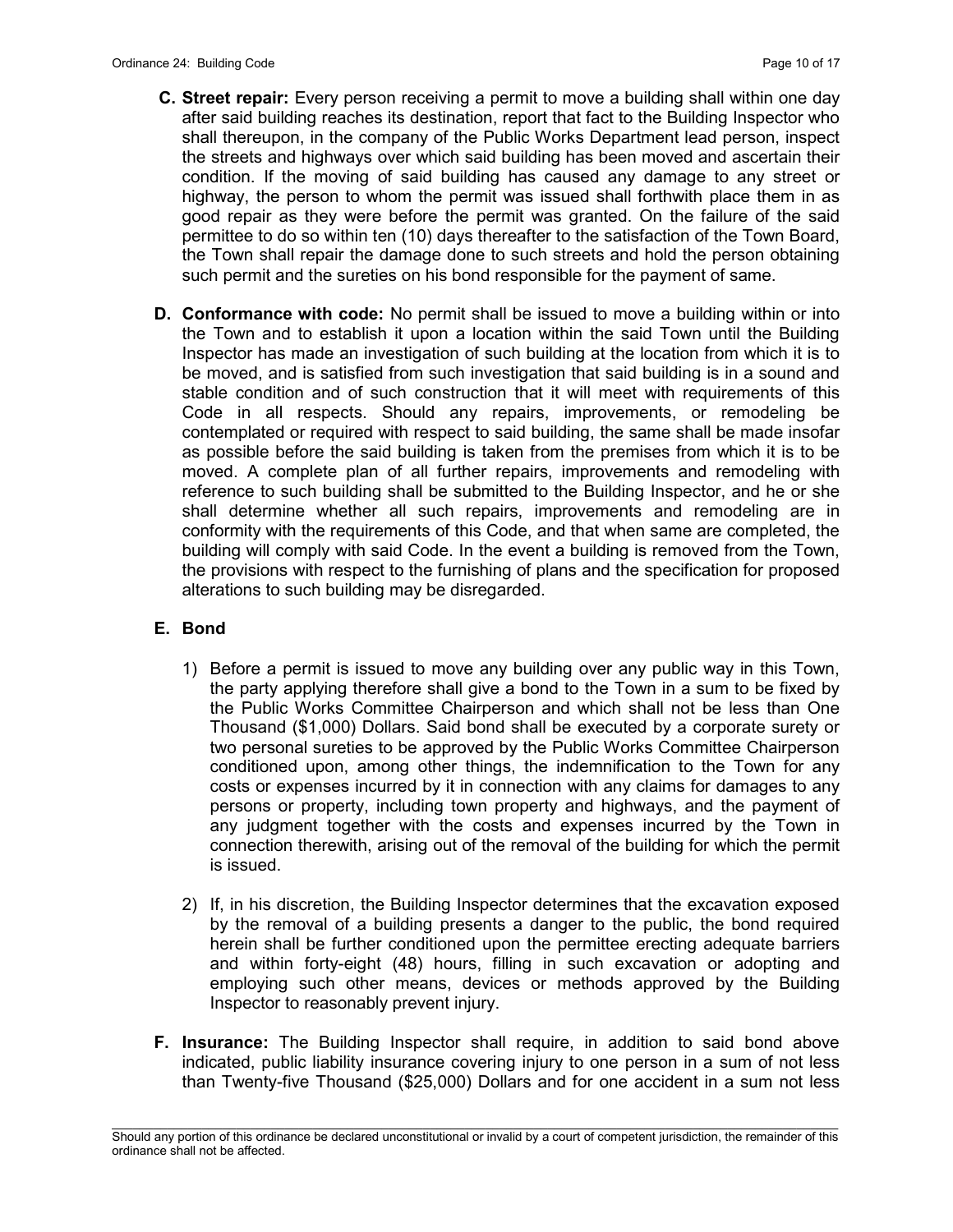than Fifty Thousand (\$50,000) Dollars, together with property damage insurance in a sum not less than Five Thousand (\$5,000) Dollars, or such other coverage as deemed necessary.

## 24.8 MINIMUM CONSTRUCTION STANDARDS:

## A. New Methods and Materials:

- 1) All materials, methods of construction and devices designed for use in buildings or structures covered by this Ordinance and not specifically mentioned in or permitted by this Section shall not be so used until approved in writing by the State for use in buildings or structures covered by the Wisconsin Uniform Dwelling and Wisconsin State Building Codes, except sanitary appliances, which shall be approved in accordance with the State Plumbing Code.
- 2) Such materials, methods of construction and devices, when approved, must be installed or used in strict compliance with the manufacturer's specifications and any rules or conditions of use established by the state department in charge of building codes. The data, test and other evidence necessary to prove the merits of such material, method of construction or device shall be determined by said department.
- B. Waste Disposal Requirements: Each building or structure utilized for the purpose of human habitation in the Town of Grand Rapids shall have provision for the sanitary disposal of waste pursuant to the minimum requirements of State and County regulations.
- C. Excavations: The top of a foundation shall be a minimum of twelve (12) inches above a surfaced road and sixteen (16) inches above an unsurfaced road. This requirement may be waived in the discretion of the Building Inspector, or on appeal the board of building appeals, if the conditions of the property, including terrain, size, etc. render this requirement unnecessary.
- D. Unsafe Buildings: Whenever the Building Inspector finds any building or part thereof within the Town to be, in his judgment, too old, dilapidated or out of repair as to be dangerous, unsafe, unsanitary or otherwise unfit for human occupancy or use and so that it would be unreasonable to repair the same, he or she shall order the owner to raze and remove such building or part thereof. Such order and proceedings shall be as provided to Sec. 66.0413, Wis. Stats.
- E. Razing of Buildings: Before a building can be demolished or removed, the owner or agent shall notify all utilities having service connections within the building, such as water, electric, gas, sewer, and other connections. A permit to demolish or to remove a building shall not be issued until it is ascertained that service connections and appurtenant equipment, such as meters and regulators, have been removed or sealed and plugged in a safe manner. Excavations shall be filled with solid fill to match lot grade, within 30 days of removal of the structure. Any excavation shall be protected with appropriate fences, barriers and/or lights.
- F. Required Alterations: When any of the structural members of any building or structure have deteriorated from any cause whatsoever to less than their required strength, the owner of such a building or structure shall cause such structural

 $\mathcal{L}_\text{max}$ Should any portion of this ordinance be declared unconstitutional or invalid by a court of competent jurisdiction, the remainder of this ordinance shall not be affected.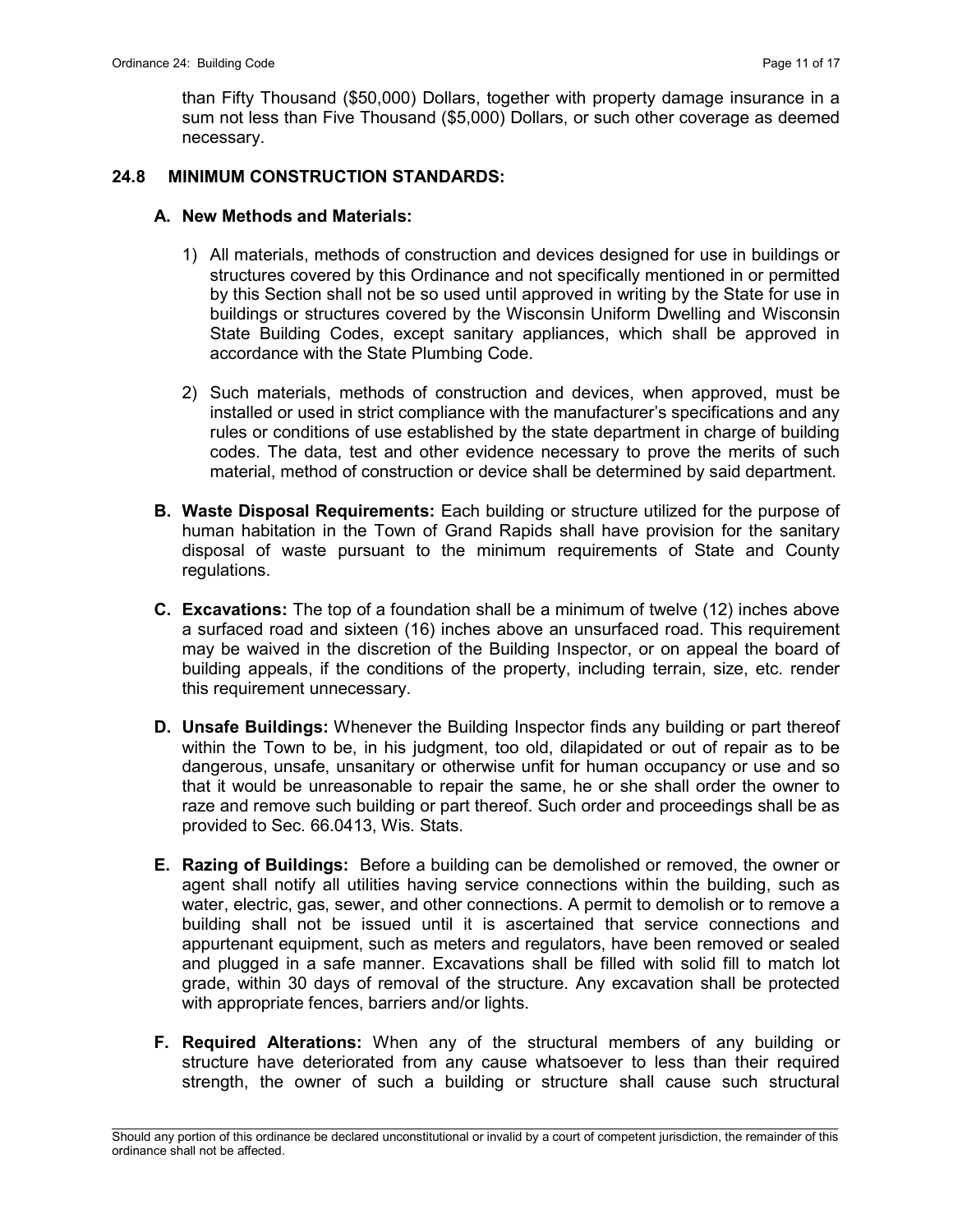members to be restored to their required strength. Such a building or structure shall be considered a public safety hazard and shall be vacated and thereafter no further occupancy or use of the same shall be permitted until the requirements of this Section are satisfied.

## 24.9 INSTALLATION AND OPERATION OF ROOM HEATERS, STOVES, AND FREESTANDING FIREPLACES:

- A. Application: This Section shall apply to radiant heating units and wood or coal burning units, including duct work. No person shall install a radiant heating unit, which fails to comply with the requirements of this Section.
- **B. Permit:** No person shall install or cause to be installed a radiant heating unit without first obtaining a permit from the Building Inspector.
- C. Plan and Data Approval: Plans and data for each radiant heating unit installation shall be submitted to the Building Inspector for approval before a permit may be issued. The following data is required to be submitted with each application:
	- 1) The manufacturer's installation and maintenance/operations instructions.
	- 2) Proposed chimney flue and/or new chimney flue sizes.
	- 3) The number and sizes of existing vent connectors to the chimney flue.
- **D. Inspection:** Prior to the issuance of the permit, the Building Inspector shall inspect the subject unit for compliance with this Ordinance.

# 24.10 CONSTRUCTION OF ACCESSORY BUILDINGS:

#### A. Compliance with Dwelling Code:

 Accessory buildings shall comply with the construction requirements of the Wisconsin Uniform Dwelling Code.

- B. Garages shall be governed by the provisions of Section 24.10 of this Ordinance.
- C. Accessory buildings smaller than 150 sq. ft. are exempt from the construction requirements of the Uniform Dwelling Code; a permit for such buildings is required.

# 24.11 GARAGE CONSTRUCTION:

- A. Construction: All garages shall comply with the construction provisions of the Wisconsin Uniform Dwelling Code and the following restrictions:
	- 1) The floor in all private garages shall be of concrete construction. No openings or pits in the floor shall be permitted, except for drainage, per Wisconsin Administrative Code SPS Chapter 382.34(4)(b).
	- 2) All detached garages shall have an opening garage door not less than eight (8) feet wide by seven (7) feet high in addition to one (1) service door not less than two (2) feet six (6) inches wide by six (6) feet eight (8) inches high.

 $\mathcal{L}_\text{max}$ Should any portion of this ordinance be declared unconstitutional or invalid by a court of competent jurisdiction, the remainder of this ordinance shall not be affected.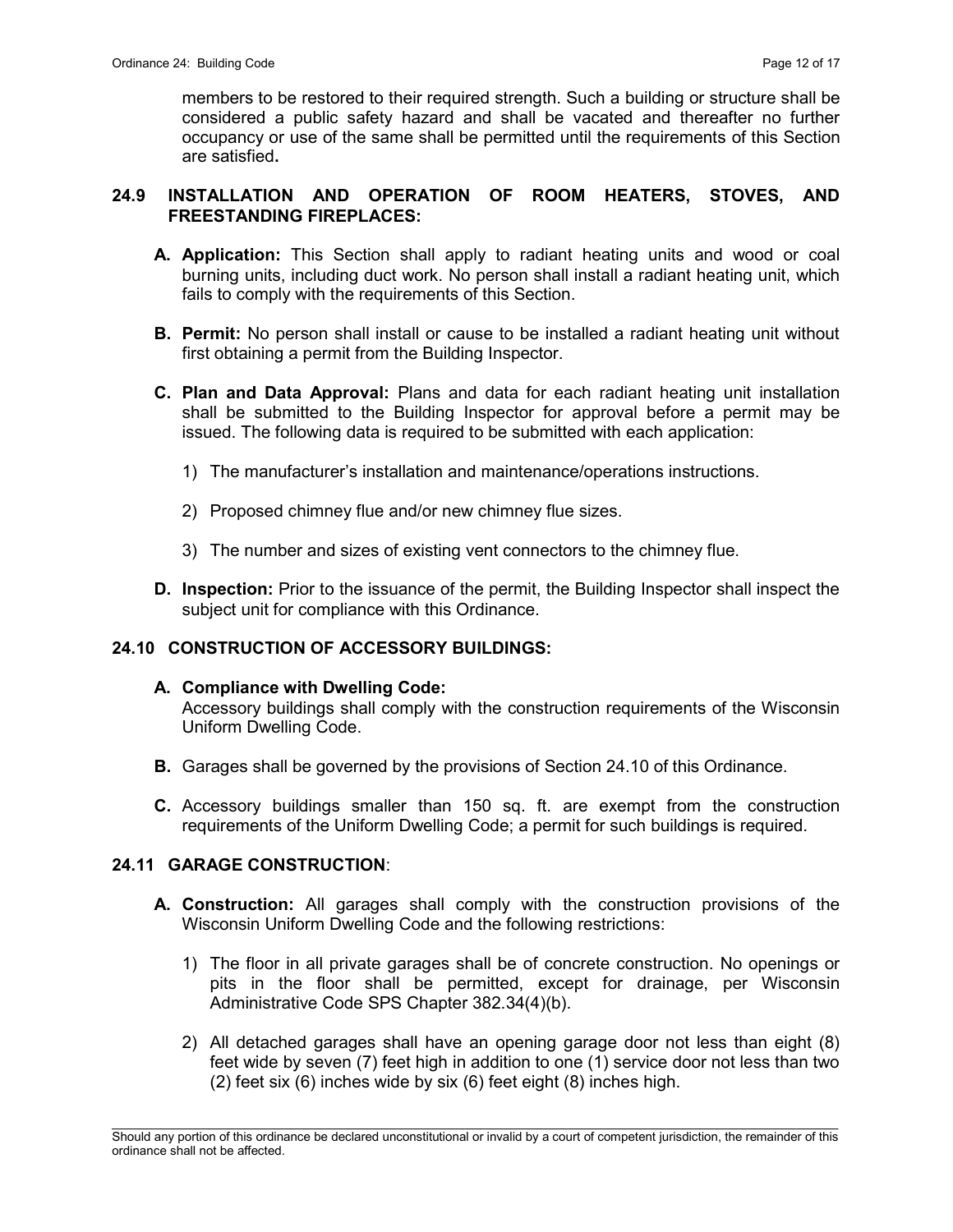**B. Location:** Detached garages of wood frame construction shall be located not less than ten (10) feet from any residence building, except that such distance may be reduced when the interior walls of such garage adjacent to a residence building are protected per Table 321.08 and all other requirements of Wisconsin Administrative Code SPS Chapter 321.08 of the Wisconsin Uniform Dwelling Code.

## 24.12 MANUFACTURED HOMES:

- A. Permit Required: No manufactured home, as defined in Section 101.91 (2) Wis. Stats., shall be located in the Town of Grand Rapids until a building permit has been obtained from the Building Inspector.
- B. Permit Posting: Building permits shall be posted in a prominent place on the premises during the period of construction.
- C. Inspection: Manufactured homes shall not be occupied for habitation in the Town of Grand Rapids until the placement, electric and sanitary hookup has been inspected by the Building Inspector.

#### 24.13 SWIMMING POOLS:

- A. Permit Required: Before work is commenced on the construction or erection of a private or residential in ground or at-grade swimming pool or on any alteration, additions, remodeling or other improvements on such existing pools, an application for a swimming pool building permit to construct, erect, alter, remodel or add must be submitted in writing to the Building Inspector. Plans and specifications and pertinent explanatory data should be submitted to the Building Inspector at the time of application. No work or any part of the work shall be commenced until the applicant obtains a written permit for such work.
- **B. Exempt Pools:** Storable children's swimming or wading pools, with a maximum dimension of fifteen (15) feet and a maximum wall height of fifteen (15) inches and which are so constructed that it may be readily disassembled for storage and reassembled to its original integrity, are exempt from the provisions of this Section.
- C. Requirements: In addition to such other requirements as may be reasonably imposed by the Building Inspector, the Building Inspector shall not issue a permit for construction, unless the following construction requirements are observed:
	- 1) All materials and methods of construction in the construction, alteration, addition, remodeling or other improvements and pool installation shall be in accord with all State and local requirements.
	- 2) All plumbing work shall be in accordance with all applicable Ordinances of the Town, and all State codes. Every private or residential swimming pool shall be provided with a suitable draining method, and in no case shall waters from any pool be drained into a sanitary sewer system, public waterway or lake, nor onto lands owned by another person.

 $\mathcal{L}_\text{max}$ Should any portion of this ordinance be declared unconstitutional or invalid by a court of competent jurisdiction, the remainder of this ordinance shall not be affected.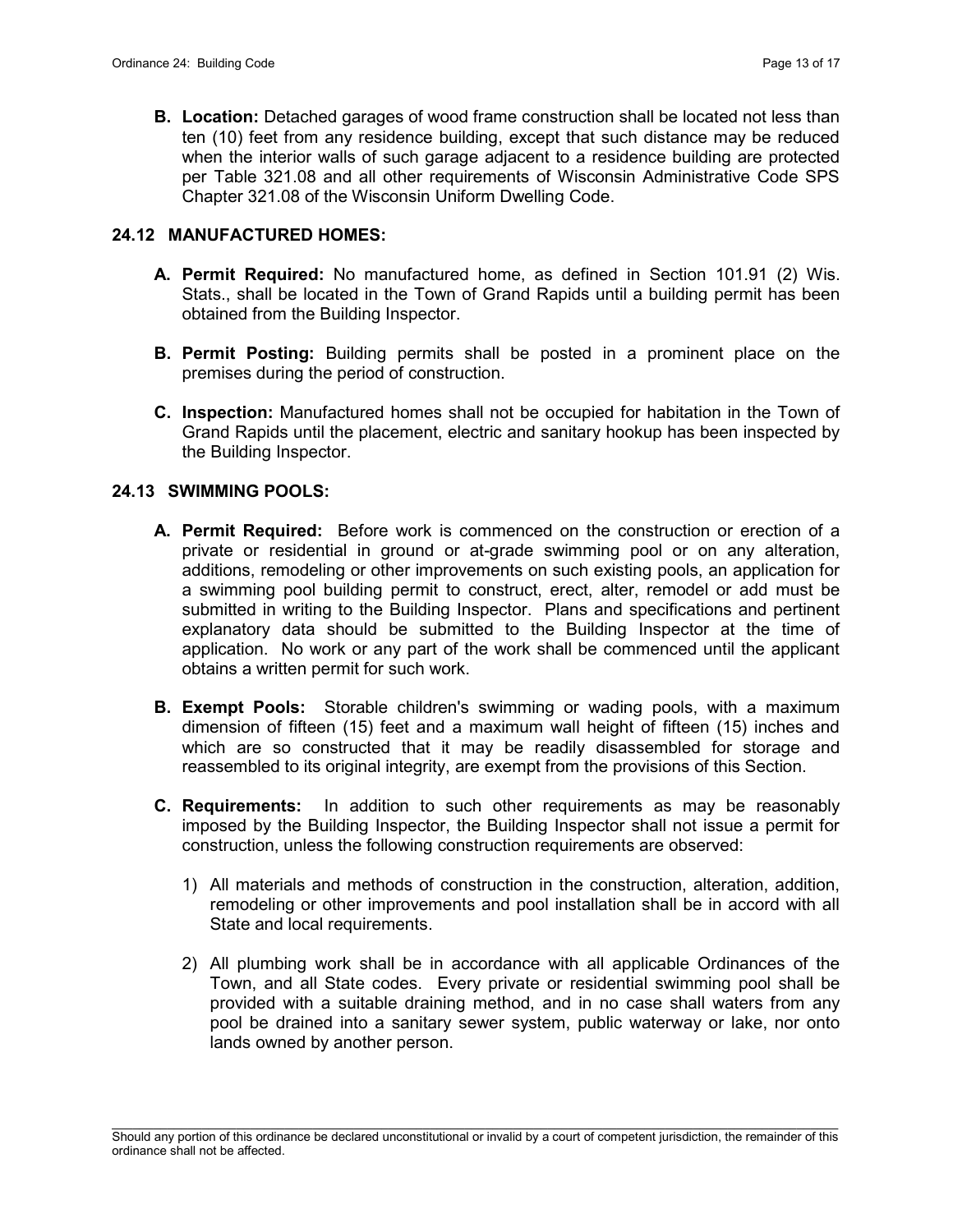3) All electrical installations, including lighting and heating, but not limited thereto, which are provided for, installed and used in conjunction with a private swimming pool shall be in conformance with the State laws and Town ordinances regulating electrical installations.

## 24.14 PENALTIES AND VIOLATIONS:

## A. Stop-Work Order:

- 1) If an inspection reveals noncompliance with this Ordinance, Wisconsin Administrative Code, or the Wisconsin Uniform Dwelling Code, the Building Inspector shall notify the applicant and the property owner, in writing, of the violation to be corrected. All cited violations shall be corrected within thirty (30) days after written notification unless an extension of time is granted pursuant to Wisconsin Administrative Code SPS Chapter 320.21.
- 2) If, after written notification, the violation is not corrected within thirty (30) days, a stop-work order may be served on the owner or his or her representative and a copy thereof shall be posted at the construction site. Such stop-work order shall not be removed except by written notice of the Building Inspector after satisfactory evidence has been supplied that the cited violation has been corrected.
- **B. Double Fees:** If any construction or work governed by the provisions of this Ordinance, Wisconsin Administrative Code, or the Uniform Dwelling Code is commenced prior to the issuance of a permit, double fees shall be charged.
- C. Enforcement: Any building or structure hereafter erected, enlarged, altered or repaired or any use hereafter established, in violation of the provisions of this Ordinance shall be deemed an unlawful building, structure or use. The Building Inspector shall promptly refer all such violations for enforcement as follows:
	- 1) Forfeiture: If, in the sole discretion of the Building Inspector, the violation does not constitute an immediate safety hazard, the matter shall be referred to the Police Department with a summary of the violation and a request that a citation be issued by the Police Department. The penalty for such violations shall be established by the Town Board in Ordinance 39.
	- 2) If, in the sole discretion of the Building Inspector, the violation constitutes a safety hazard, or if the violation was not remedied as a result of a citation issued pursuant to paragraph (a) herein, the Building Inspector shall refer the violation to the Town Board for consideration. Upon Town Board authorization, the town attorney shall bring an action to enjoin the erection, enlargement, alteration, repair or moving of such building or structure; or the establishment of such use; or to cause such building, structure or use to be removed and to be subject to a penalty. In any such action, the fact that a permit was issued shall not constitute a defense, nor shall any error, oversight or dereliction of duty on the part of the Building Inspector constitute a defense. Compliance with the provisions of this Ordinance may also be enforced by an injunction against the owner or owners of any real estate within the jurisdiction of this Ordinance.

 $\mathcal{L}_\text{max}$ Should any portion of this ordinance be declared unconstitutional or invalid by a court of competent jurisdiction, the remainder of this ordinance shall not be affected.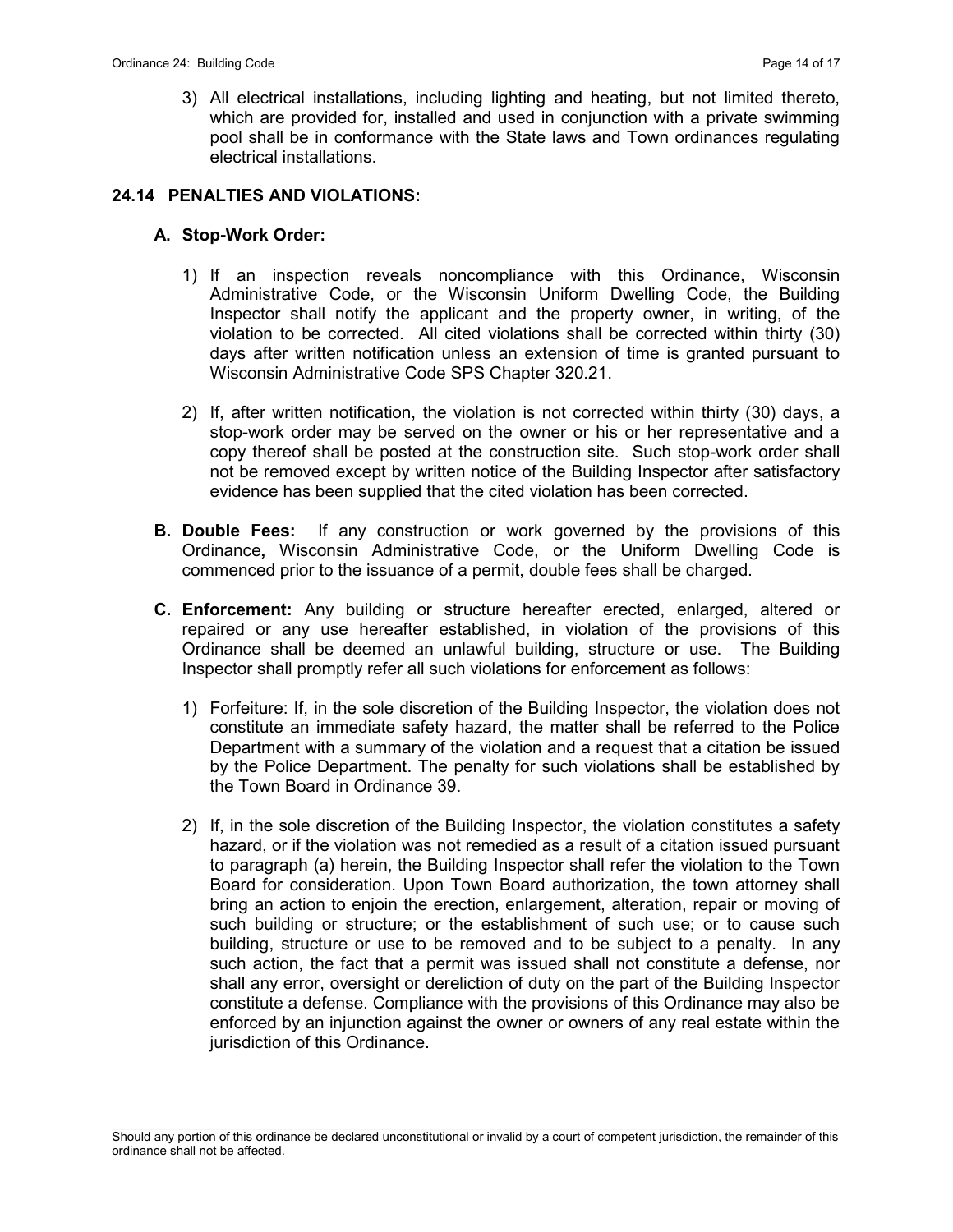D. Liability: Except as may otherwise be provided by statute or Ordinance, no officer, or employee of the Town of Grand Rapids charged with the enforcement of this Ordinance shall render himself personally liable for any damage that may accrue to persons or property as a result of any act required or permitted in the discharge of his duties under this Ordinance. Any suit brought against any officer, or employee of the Town, as a result of any act required or permitted in the discharge of his duties under this Ordinance, shall be defended by the legal representative of the Town until the final determination of the proceedings therein.

## 24.15 PETITIONS FOR VARIANCE TO THE BUILDING CODE:

A. Scope: In instances where exact compliance with a particular building code requirement cannot be met or alternative designs are desired, there is a State of Wisconsin petition for variances on dwellings constructed in 1980 or later. The Town of Grand Rapids Board of Building Appeals shall have the authority to approve or deny petitions for variances on pre-1980 dwellings and other structures.

## B. Procedure:

- 1) Where a petition is required to be acted upon by the State Department of Commerce Safety and Buildings Division, an application must be completed and forwarded with the proper fees to the State.
- 2) Where a petition is required to be acted upon by the Town of Grand Rapids, an SBD-9890 (State Form) application must be completed and forwarded with the proper fees to the Building Inspector, who will then refer the petition to the Town of Grand Rapids Board of Building Appeals.

#### 24.16 APPEALS:

- A. The Board of Building Appeals is vested with the authority to consider appeals and to consider variances as noted in Town Ordinance Section 24.14(A). Before such an application is decided, the Board of Appeals shall hold a hearing on the application.
- **B. Appointment:** There is hereby created a Board of Building Appeals. Said board shall consist of the members of the Town Board. The Town Chairperson shall also serve as chairperson of the Board of Building Appeals.
- C. Jurisdiction: The Board of Building Appeals shall review any order requiring decision or determination made by the Building Inspector pursuant to the provisions of this Ordinance.
- D. Meetings: Meetings of the Board of Building Appeals shall be held at the call of the Chairperson and at such other times as the Board may determine. There shall be a fixed place of meeting and all meetings shall be open to the public.
- E. Procedure: The Board of Building Appeals shall adopt its own rules of procedure and shall keep a record of its proceedings showing the action of said Board and the vote of each member upon each question considered. All decisions and findings shall be reduced in writing. A duplicate copy of all decisions or findings shall be given to the appellant.

 $\mathcal{L}_\text{max}$ Should any portion of this ordinance be declared unconstitutional or invalid by a court of competent jurisdiction, the remainder of this ordinance shall not be affected.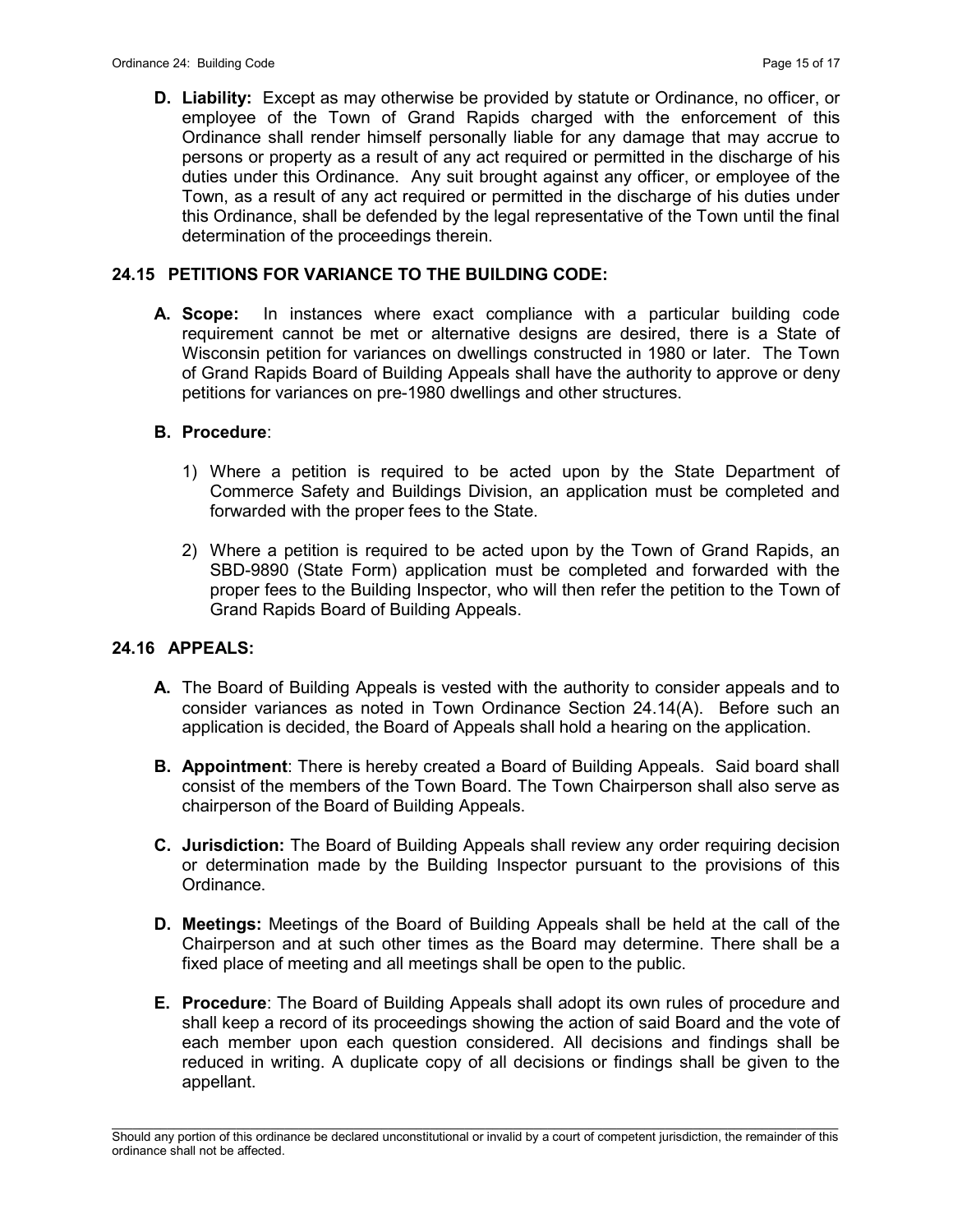- F. Quorum: The concurring vote of three members of such Board shall be necessary to reverse or sustain any order requiring decision or determination of any such administrative official or to decide in favor of the appellant.
- G. Appeal: Appeal from any order requiring decision or determination or ruling by the Building Inspector concerning the enforcement of the provisions of this code may be made to the Board of Building Appeals within such time as shall be determined by the Board of Building Appeals. The appellant shall file with the Town Clerk a Notice of Appeal, specifying the ground thereof and shall pay the fee as per Ordinance 39 "Schedule of Fees and Forfeitures". An appeal may also be taken by any person whose application for a permit for the use of a new material or method of construction has been refused by the Building Inspector, or who may consider the provisions of this code do not cover the question raised or that the enforcement of any particular provision will cause a manifest injury to be done. In every such appeal the appellant desiring to use alternate materials or types of construction shall guarantee payment of all expenses for necessary tests made or ordered to be made by said Board of Building Appeals.
- H. Record of Appeal: The Building Inspector shall transmit to the Board of Building Appeals all petitions, plans, drawings, papers, matters, or things constituting the record in the matter of the appeal.

#### I. Powers

- 1) The Board of Building Appeals may reverse or affirm wholly or in part, or modify any order, requirement, decision, or determination as in the opinion of the Board of Building Appeals ought to be made in the matter and to that end shall have all the powers of the Building Inspector.
- 2) Such Board of Building Appeals shall interpret the provisions of this Code in such a way as to carry out the intent and purpose thereof.
- 3) Said Board of Building Appeals shall have the power to call on any of the other departments of Town Government for assistance in the performance of its duties, and it shall be the duty of every department to render such assistance as may be reasonably required.
- J. Stay: An appeal shall stay all legal proceedings in furtherance of the action appealed from, unless the Building Inspector from whom the appeal is taken certifies to the Board of Building Appeals after the Notice of Appeal shall have been filed with him or her that by reason of the fact stated in the certificate a stay would, in his or her opinion, cause imminent peril to life or property. In such case, proceedings shall not be stayed otherwise than by a restraining order which may be granted by the Board of Building Appeals or by a court of record on application, on notice to the Building Inspector from whom the appeal is taken and on due cause shown.
- K. Reconsideration: The Board of Building Appeals shall not reconsider an application that has been dismissed or denied except upon an affirmative vote of at least four (4) members in favor of a finding that substantial new evidence exists which could not reasonably have been presented at the previous hearing. Requests for rehearing shall

 $\mathcal{L}_\text{max}$ Should any portion of this ordinance be declared unconstitutional or invalid by a court of competent jurisdiction, the remainder of this ordinance shall not be affected.